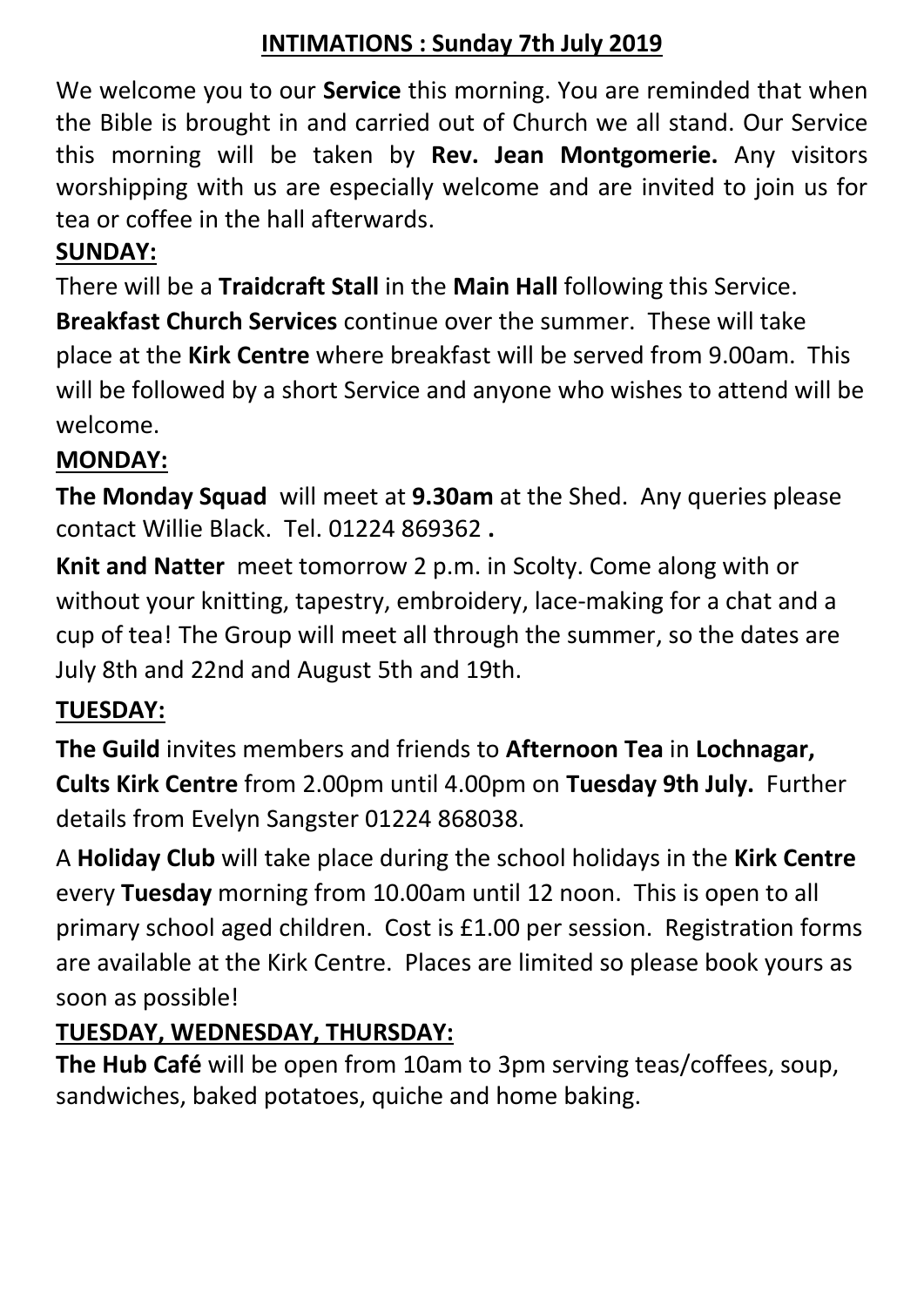### **WEDNESDAY:**

The **050 Group** will meet for lunch in **Lochnagar** at **11.45am** followed by a talk in **Bennachie** from **Cara Baird.** Her topic will be **'Scotland's Charity Air Ambulance'.** For more information please contact **Libby Brand 01224 867717.**

## **THURSDAY:**

**Laura Walker** will be holding an Exercise Class in Bennachie at 11.00am. Come along and enjoy your first class for free. \*\*\*\*\*\*\*\*\*\*\*\*\*\*\*\*\*\*\*\*\*\*\*\*\*\*\*\*\*\*\*\*

**The Strawberry Coffee Mornings** continue to take place in the **Kirk Centre**  every Saturday from 10.00am until 12.00 noon. Please do come along to support the various groups who are running these. **The Christian Aid Market Garden** project is hosting the Strawberry tea on **Saturday 13th July**. Do come along and support the excellent work being done to help female and disabled farmers.

A Service will take place at **Deeside Care Home** on **14th July** at **2.30pm**. If you enjoy singing the Sankey style hymns, do come along to join us.

**Bonhams of Edinburgh** are hosting a **Valuation Day** at the **Kirk Centre on Friday 9th August from 11.00am until 4.00pm.** There will be four specialists in Asian art, Watches, Glassware and Jewellery attending but other general items are also invited. The cost for this will be one item for £5.00 or three for £10.00 and there will be a cafe serving refreshments with background music and a raffle. All proceeds will go to our local Parkinson's UK group. The Outreach Group are organising the support but volunteers are invited to help in the cafe. Donations of baking would be welcome. For more information please contact Sheila Moir 01224 861621. **A Note for your Diary** The **Church Golf Outing** to **Alford Golf Club** will take place on Thursday 29th August 2019 at 1.30pm.

> *Were the whole realm of nature mine, that were an offering far too small; love so amazing, so divine, demands my soul, my life, my all.*